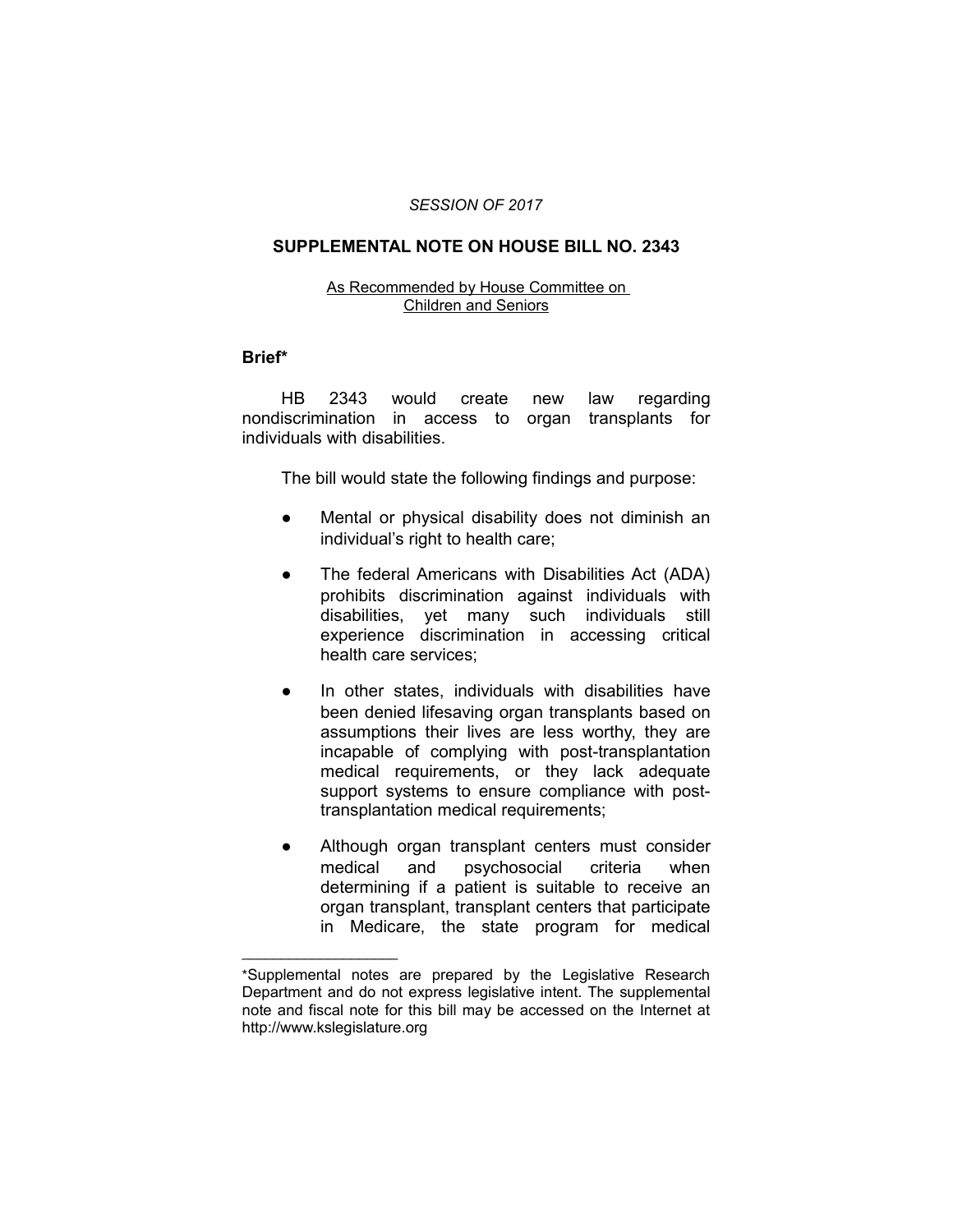assistance, and other federally funded programs are required to use patient selection criteria that result in a fair and nondiscriminatory distribution of organs; and

• State residents in need of organ transplants are entitled to assurances they will not encounter discrimination on the basis of a disability.

The bill would define "covered entity" to include:

- A licensed health care provider, as defined in the Health Care Provider Insurance Availability Act;
- A medical care facility, as defined in the act governing standards for medical care facilities;
- A laboratory;
- A state psychiatric hospital, as defined in the Care and Treatment Act for Mentally Ill Persons;
- An adult care home, as defined in the act governing licensure of adult care home administrators;
- A group home, as defined in the statute governing planning and zoning of group homes;
- An institutional medical unit in a correctional facility; or
- Any entity responsible for potential recipients of the anatomical gift.

The bill would define "qualified individual" to mean an individual who has a disability (defined to have the meaning stated in the ADA) and meets the essential eligibility requirements for the receipt of an anatomical gift, with or without the support networks available to the individual, the provision of auxiliary aids and services, or reasonable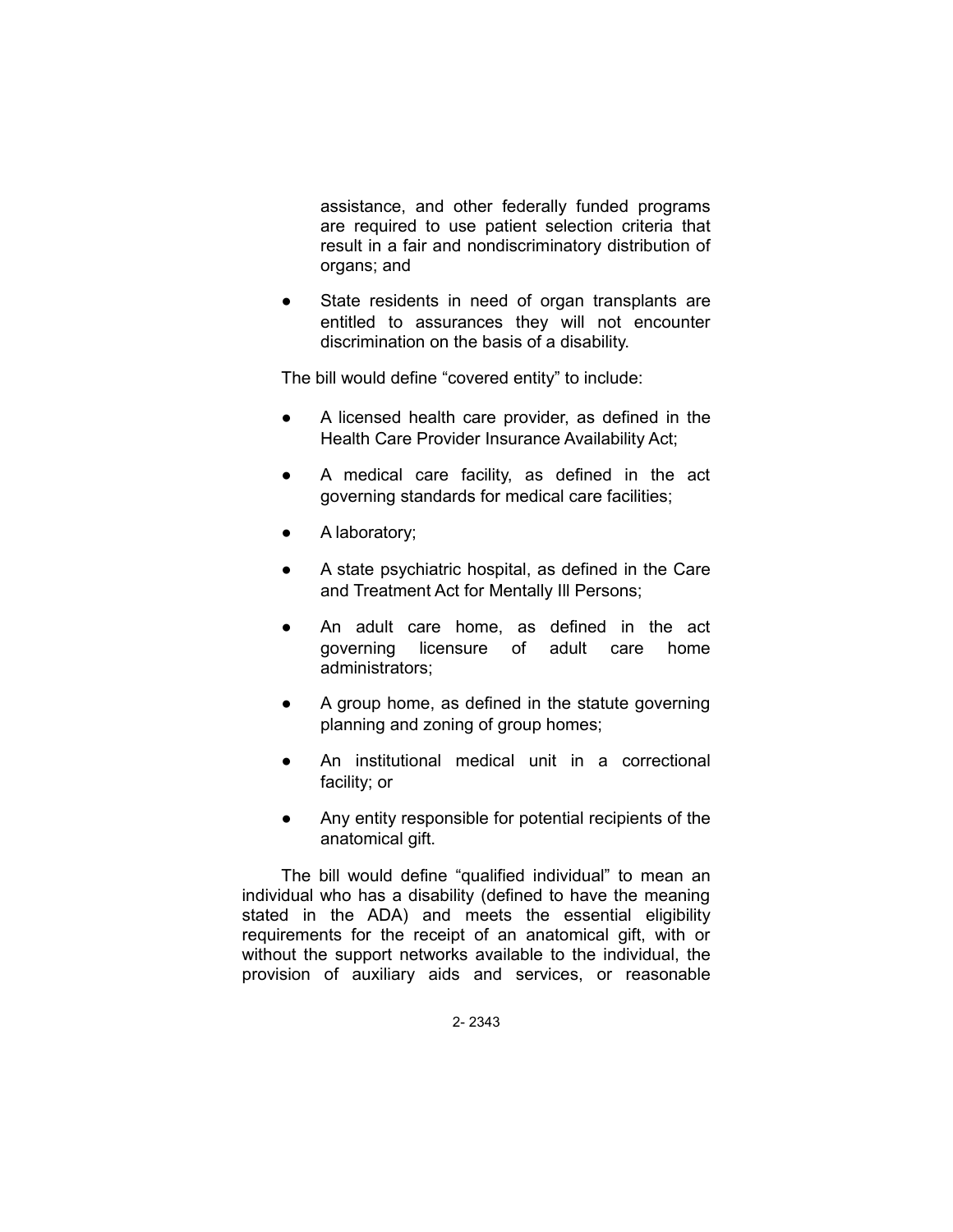modifications to the policies or practices of a covered entity, including certain modifications specified in the bill.

The bill would define "auxiliary aids and services" to include various methods of making aurally delivered materials available to individuals with hearing impairments and visually delivered materials available to individuals with visual impairments, as well as various supported decision-making services.

The bill would also define "anatomical gift" and "organ transplant."

The bill would prohibit a covered entity, solely on the basis of an individual's disability, from:

- Considering a qualified individual ineligible to receive an anatomical gift or organ transplant;
- Denying medical and other services related to organ transplantation;
- Refusing to refer the individual to a transplant center or a related specialist for the purpose of evaluation or receipt of an organ transplant;
- Refusing to place a qualified individual on an organ transplant waiting list; or
- Placing a qualified individual at a lower-priority position on an organ transplant waiting list than the position where the individual would be placed without the disability.

A covered entity could take an individual's disability into account when making treatment or coverage recommendations or decisions to the extent a physician, following an individualized evaluation, has found the disability to be medically significant to the provision of the anatomical gift. A covered entity could not consider the individual's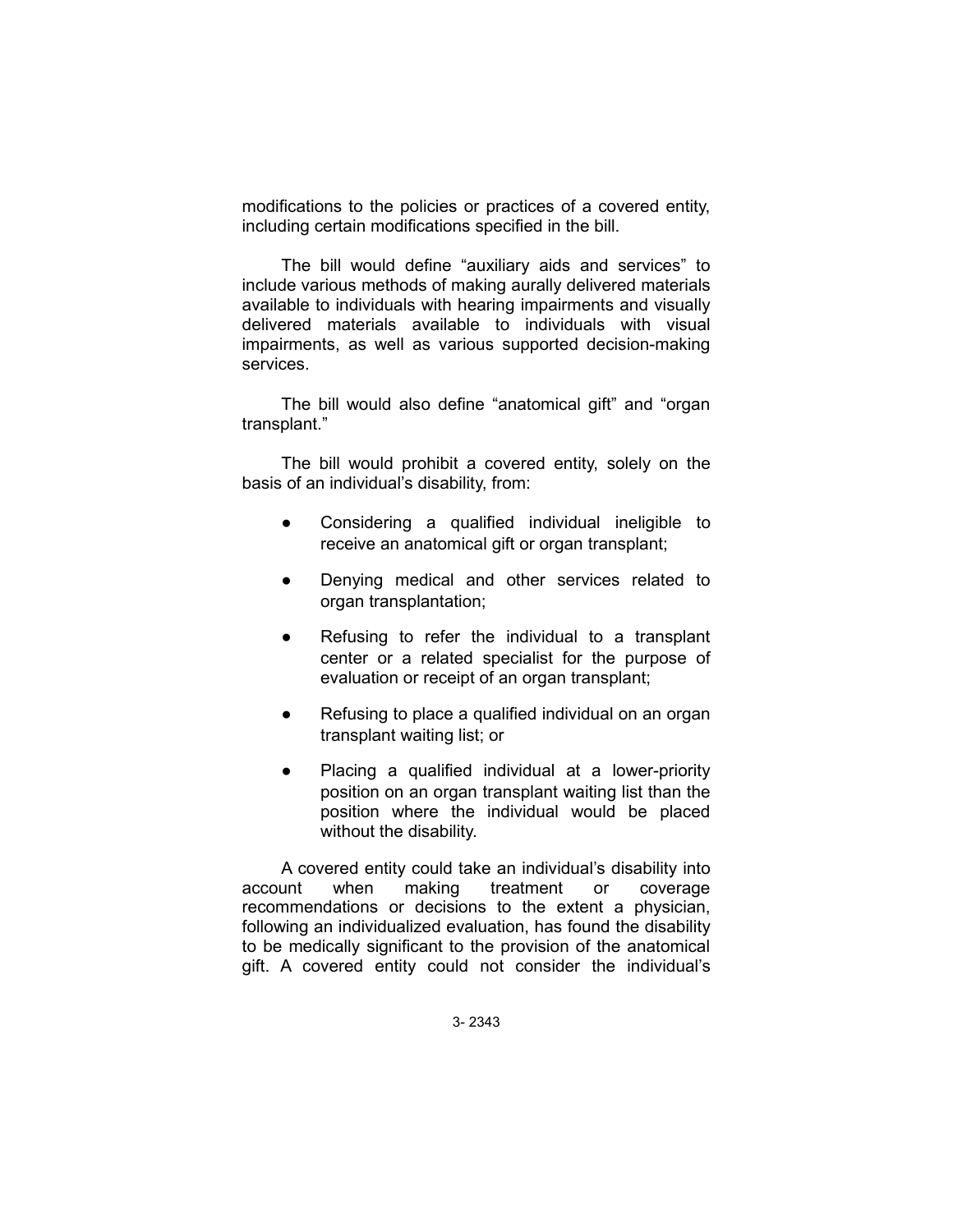inability to independently comply with post-transplantation medical requirements to be "medically significant" if the individual has the necessary support system to assist in complying with the requirements.

A covered entity would be required to make reasonable modifications in policies, practices, or procedures when necessary to allow an individual with a disability to access services, including transplantation-related counseling, information, coverage, or treatment, unless the entity can demonstrate the modifications would fundamentally alter the nature of the services. Similarly, a covered entity would be required to take necessary steps to ensure an individual with a disability is not denied services due to the absence of auxiliary aids and services, unless the entity can demonstrate taking the steps would fundamentally alter the nature of the services or would result in an undue burden.

An affected individual could bring an action in the appropriate district court for injunctive or other equitable relief if a covered entity violates the provisions of the bill, and the bill would require a district court in such an action to schedule a hearing as soon as possible and apply the same standards in rendering a judgment as would be applied in an action in federal court under the ADA.

The bill would state that none of its provisions shall be construed to require a covered entity to make a referral or recommendation for or perform a medically inappropriate organ transplant.

# **Background**

The bill was introduced by the House Committee on Federal and State Affairs at the request of Representative Davis. In the House Committee on Children and Seniors, conferees testifying in support of the bill included Representative Davis and a parent of a child with Down syndrome, another parent of a child with Down syndrome